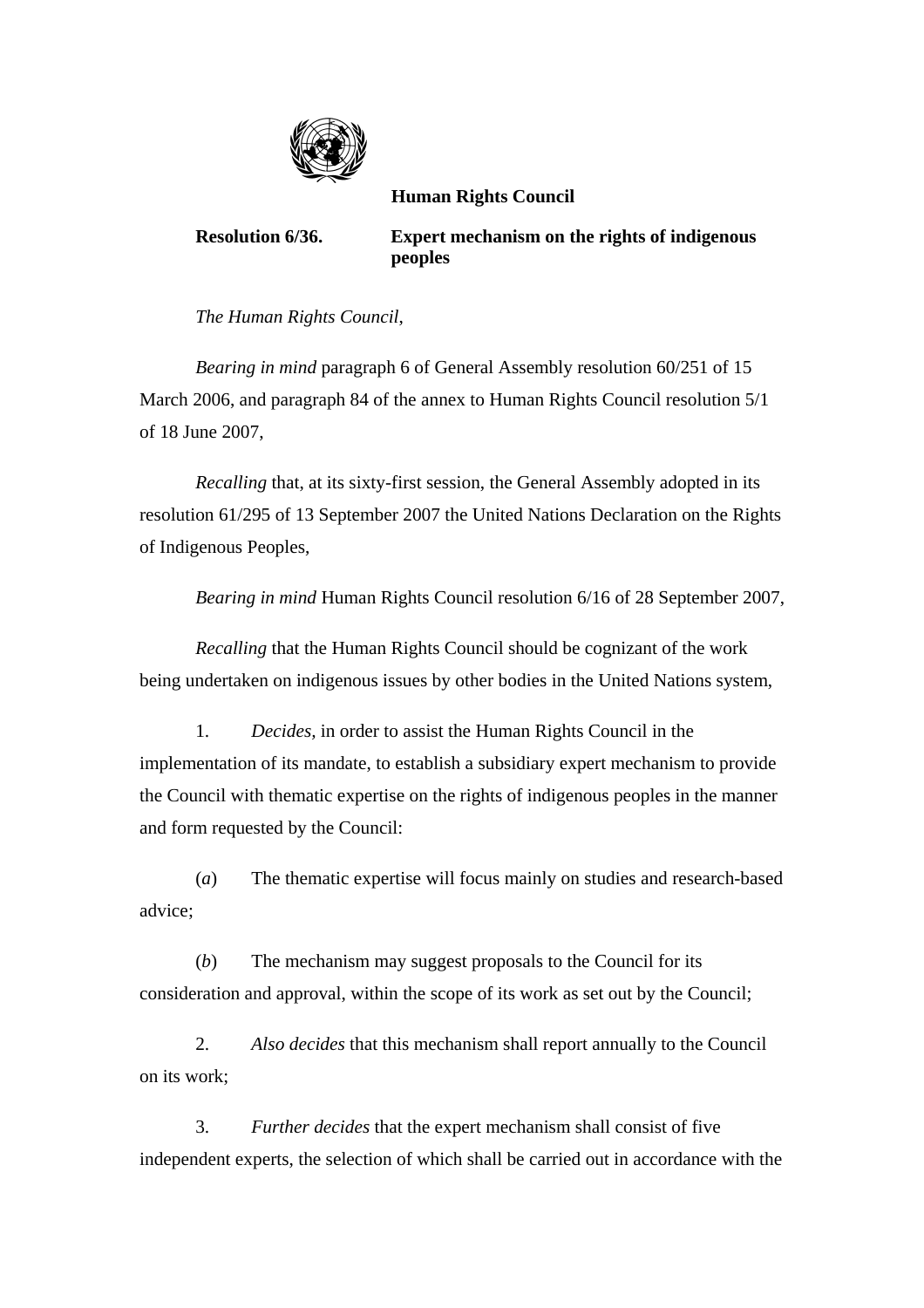procedure established in paragraphs 39 to 53 of the annex to Council resolution 5/1 of 18 June 2007;

 4. *Strongly recommends* that, in the selection and appointment process, the Council give due regard to experts of indigenous origin;

 5. *Decides*, in order for the expert mechanism to enhance cooperation and avoid duplicating the work of the Special Rapporteur on the situation of human rights and fundamental freedoms of indigenous people and the Permanent Forum, that it shall invite the Special Rapporteur and a member of the Permanent Forum to attend and contribute to its annual meeting;

 6. *Also decides* that the members of the expert mechanism shall serve for a three-year period and may be re-elected for one additional period;

 7. *Further decides* that, within its mandate, the expert mechanism on the rights of indigenous peoples should determine its own methods of work, although the expert mechanism shall not adopt resolutions or decisions;

 8. *Decides* that the expert mechanism shall meet once annually three days in its first year and thereafter for up to five days, and that the sessions may be a combination of open and private meetings;

 9. *Also decides* that the annual meeting of the expert mechanism shall be open to the participation, as observers, of States, United Nations mechanisms, bodies and specialized agencies, funds and programmes, intergovernmental organizations, regional organizations and mechanisms in the field of human rights, national human rights institutions and other relevant national bodies, academics and experts on indigenous issues, non-governmental organizations in consultative status with the Economic and Social Council; the meeting shall also be open to indigenous peoples' organizations and non-governmental organizations, whose aims and purposes are in conformity with the spirit, purposes and principles of the Charter of the United Nations, based on arrangements, including Economic and Social Council resolution 1996/31 of 25 July 1996, and practices observed by the Commission on Human Rights, through an open and transparent accreditation procedure in accordance with